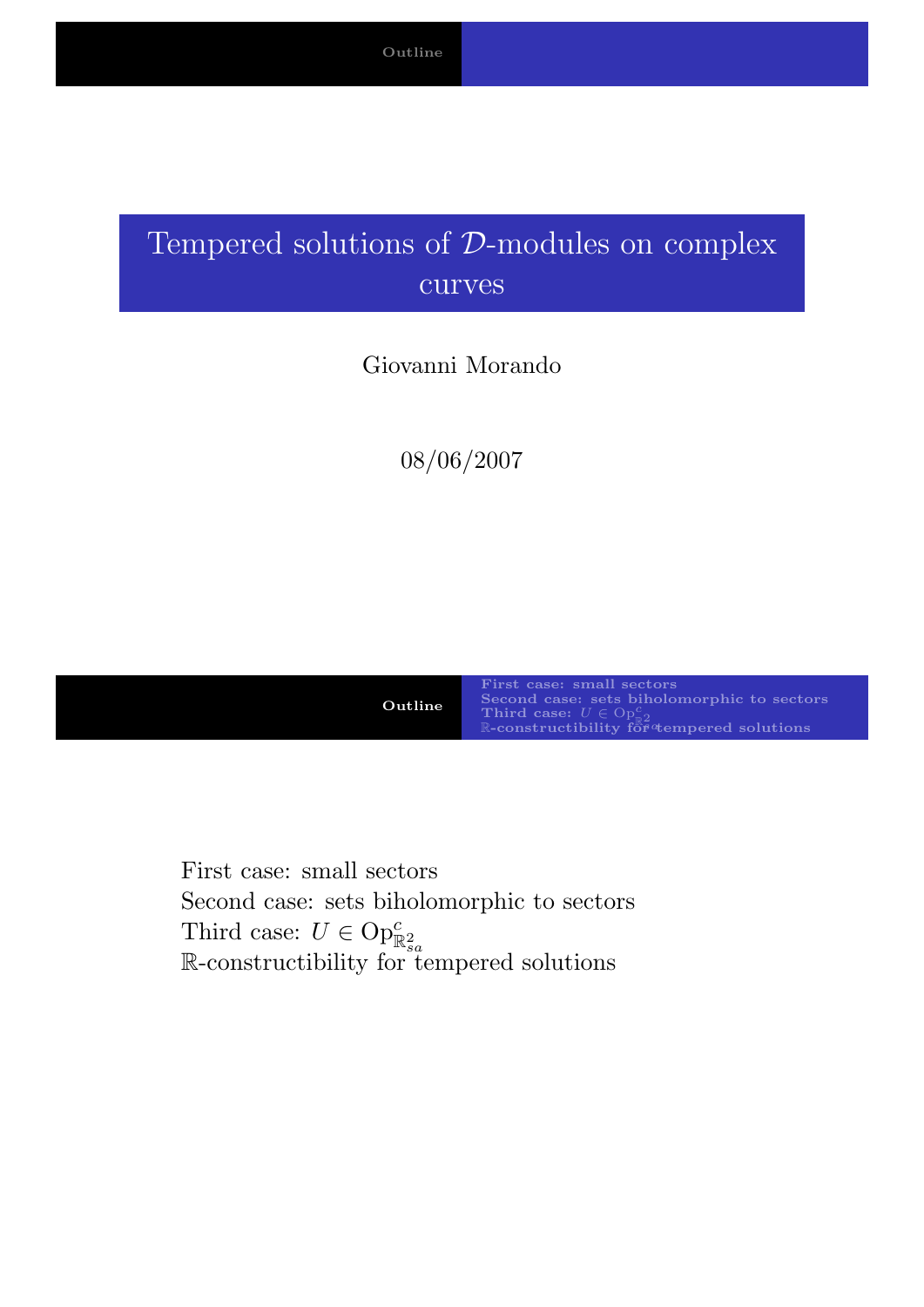## Tempered holomorphic solutions

| First case: small sectors                  |                                                |
|--------------------------------------------|------------------------------------------------|
| Second case: sets biholomorphic to sectors |                                                |
| Outline                                    | Third case: $U \in \text{Op}_{\mathbb{R}^2}^c$ |
| Reconstructibility for 4                   |                                                |

Let X be a complex analytic *curve*. Let  $\mathcal{O}_X$  be the sheaf of holomorphic functions on X.

Let  $X_{sa}$  be the subanalytic site induced by X. i.e. the open sets of  $X_{sa}$  are relatively compact open subanalytic subsets of X [and covering](#page-0-0)[s](#page-11-0)[are](#page-11-0)[locally](#page-11-0)[finite](#page-11-0)[ones.](#page-11-0)

The sheaf of tempered holomorphic functions on  $X_{sa}$ ,  $\mathcal{O}_{X_{sa}}^t$ , is defined as the solution complex of the Cauchy-Riemann system with values in the subanalytic sheaf of tempered distributions.

If U is a relatively compact subanalytic open subset of  $\mathbb{C}$ , then

$$
\mathcal{O}_{X_{sa}}^t(U) = \left\{ f \in \mathcal{O}_X(U); \text{ there exist } C, N > 0 \text{ such that} \right\}
$$

$$
|f(z)| \le \frac{C}{\text{dist}(z, \partial U)^N} \right\}.
$$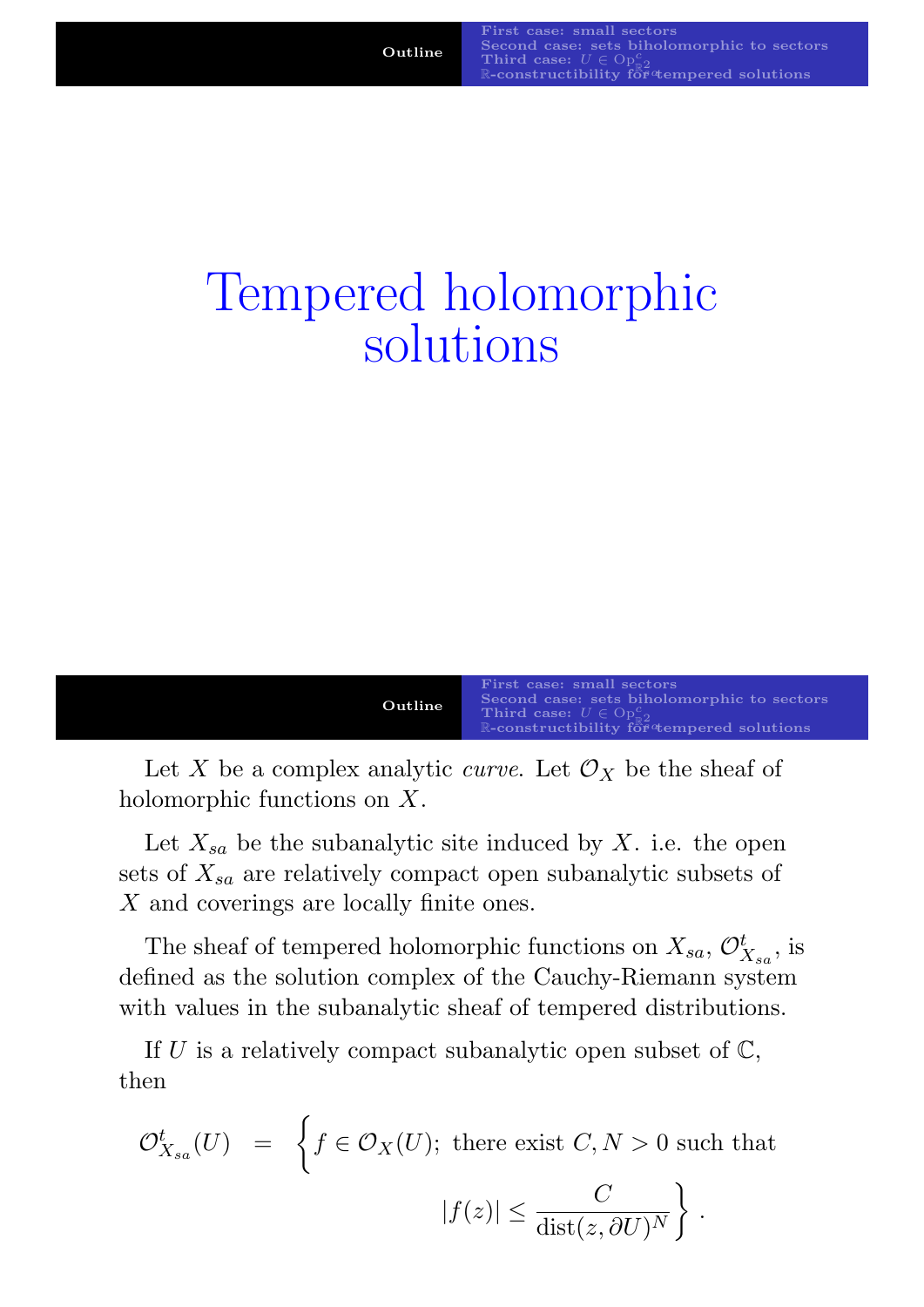Given a holonomic  $\mathcal{D}_X$ -module, M, it makes sense to consider the complex of subanalytic sheaves of tempered holomorphic solutions of  $M$ ,

 $\mathcal{S}ol^t\mathcal{M} \;:=\; R\mathcal{H}om_{\varrho_!\mathcal{D}_X}\big(\varrho_!\mathcal{M}, \mathcal{O}^t_{X_{sa}}\big)\;.$ 

Recall

$$
SolM := R \varrho_* \mathrm{R} \mathcal{H} \text{om}_{\mathcal{D}_X} (\mathcal{M}, \mathcal{O}_X) \in D^b(X_{sa}) \ .
$$

| Outline | First case: small sectors<br>Second case: sets biholomorphic to sectors<br>Third case: $U \in \text{Op}^c_{\pi^0}$<br>R-constructibility for tempered solutions |
|---------|-----------------------------------------------------------------------------------------------------------------------------------------------------------------|
|---------|-----------------------------------------------------------------------------------------------------------------------------------------------------------------|

Let  $X$  be a [complex analytic manifold.](#page-10-0)

Theorem ([M. Kashiwara 1979\)](#page-14-0) Let  $\mathcal{M} \in D_{rh}^b(\mathcal{D}_X)$ . The natural morphism in  $D^b(X_{sa})$ 

 $Sol<sup>t</sup>M \longrightarrow SolM$ 

is an isomorphism.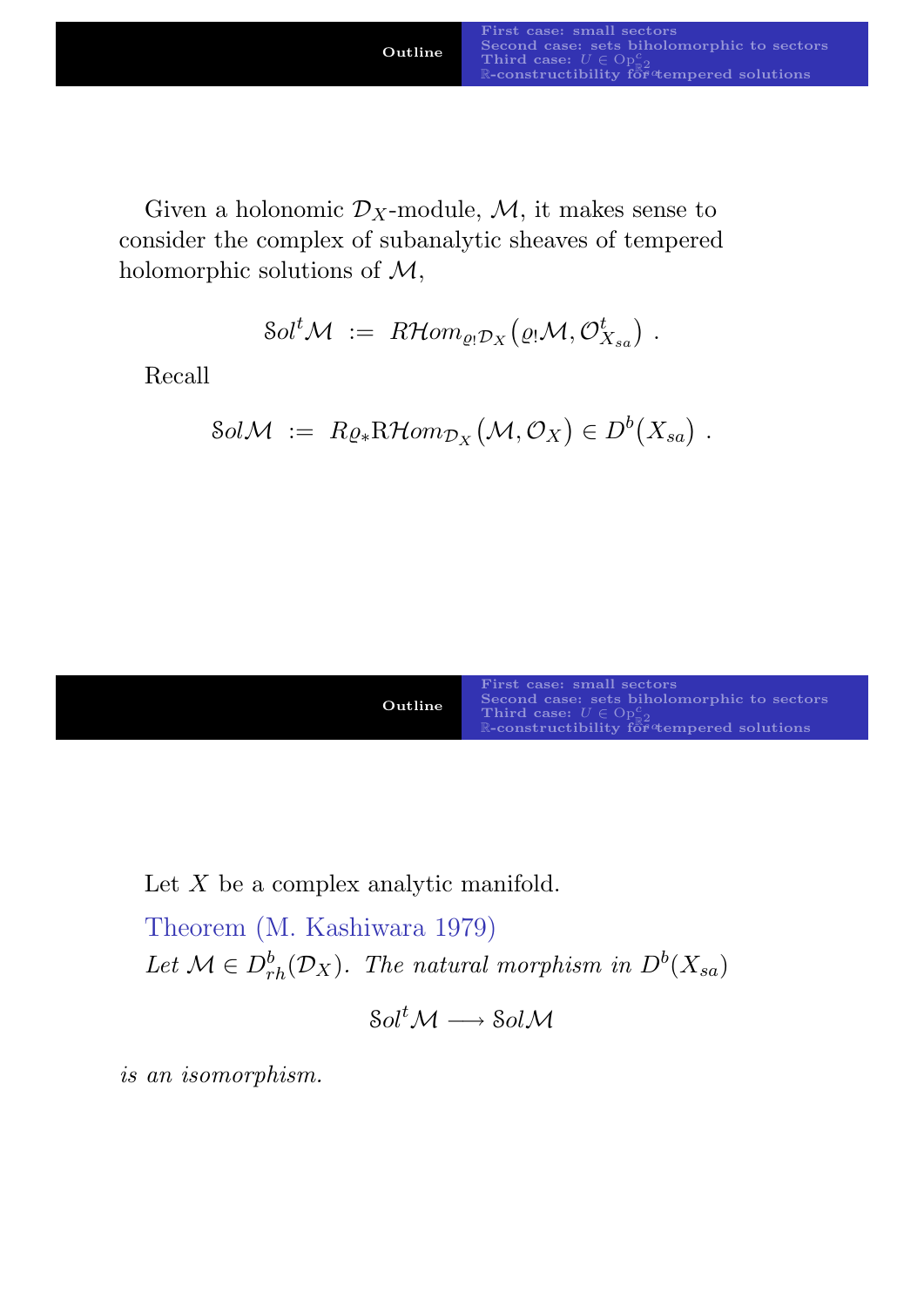Let  $D_h^b(\mathcal{D}_X)$  be the bounded derived category of complexes of  $\mathcal{D}_X$ -modules with holonomic cohomology.

Let  $D_{\mathbb{R}-c}^b(\mathbb{C}_X)$  be the bounded derived category of complexes of sheaves with R-constructible cohomology. Let  $D^b(\mathbb{C}_{X_{sa}})$  be the bounded derived category of subanalytic sheaves.

#### Definition

An element  $F \in D^b(\mathbb{C}_{X_{sa}})$  is said  $\mathbb{R}$ -constructible on  $X_{sa}$  if, for any  $G \in D^b_{\mathbb{R}-c}(\mathbb{C}_X)$ ,

$$
\varrho^{-1} \mathrm{R}\mathcal{H}om_{\mathbb{C}_{X_{sa}}}(\varrho_*G, F) \in D^b_{\mathbb{R}-c}(\mathbb{C}_X) .
$$

#### **Corollary**

Let  $\mathcal{M} \in D_{rh}^b(\mathcal{D}_X)$ . Then Sol<sup>t</sup> $\mathcal{M}$  is R-constructible as a subanalytic sheaf.

| First case: small sectors<br>Second case: sets biholomorphic to sectors<br>Outline<br>Third case: $U \in \text{Op}^c_{\text{eq}}$<br>$\mathbb{R}$ -constructibility for the motor solutions |  |
|---------------------------------------------------------------------------------------------------------------------------------------------------------------------------------------------|--|
|---------------------------------------------------------------------------------------------------------------------------------------------------------------------------------------------|--|

# Te[mpered](#page-14-0) [soluti](#page-14-0)ons of meromorphic connections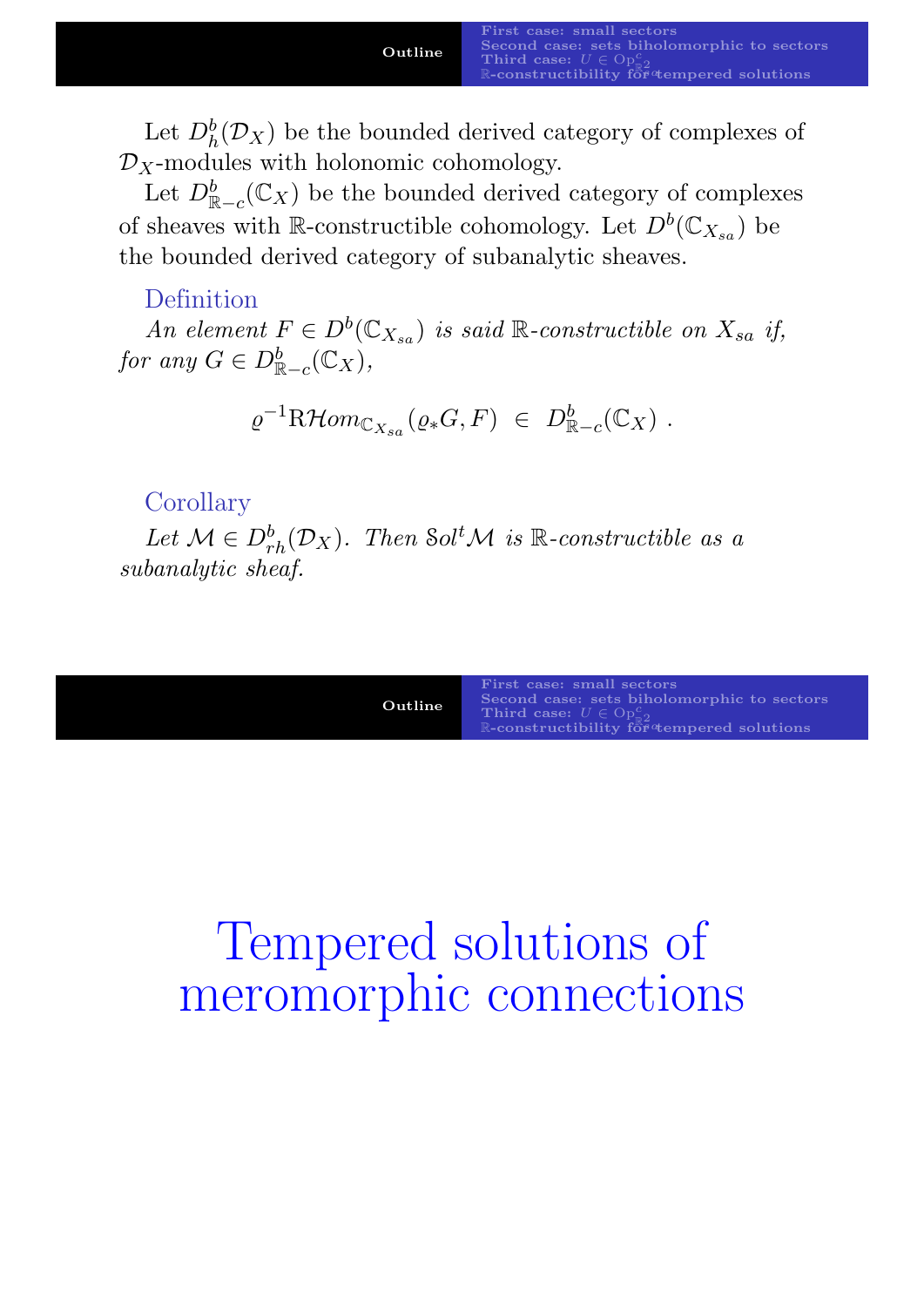For 
$$
\varphi \in z^{-1} \mathbb{C}[z^{-1}],
$$
 set

$$
\mathcal{L}^{\varphi} := \mathcal{D}_{\mathbb{C}} \exp(\varphi) \; .
$$

For  $\alpha \in \mathbb{C}$  and  $r \in \mathbb{Z}_{\geq 0}$ , set

$$
\mathcal{R}_{\alpha,r}:=\frac{\mathcal{D}_{\mathbb{C}}}{\mathcal{D}_{\mathbb{C}}\cdot\left(z\frac{d}{dz}-\alpha\right)^r}\;.
$$

A good model is a  $\mathcal{D}_{\mathbb{C}}$  module of the form

$$
\mathop \oplus \limits_{j=1}^p {\mathcal L}^{\varphi_j} \otimes {\mathcal R}_{\alpha_j, r_j} \;.
$$

| Outline | First case: small sectors<br>Second case: sets biholomorphic to sectors<br>Third case: $U \in \text{Op}^c_{\pi^0}$<br>R-constructibility for tempered solutions |
|---------|-----------------------------------------------------------------------------------------------------------------------------------------------------------------|
|---------|-----------------------------------------------------------------------------------------------------------------------------------------------------------------|

Theorem (Levelt-Turrittin)

Let E be a meromorphic connection. There exist  $l \in \mathbb{Z}_{>0}$  and [a good model](#page-0-0) [p](#page-10-0) ⊕  $j=1$  $\mathcal{L}^{\varphi_j} \otimes \mathcal{R}_{\alpha_j,r_j}$  [such that](#page-12-0)

$$
\pi^*(E) \otimes \mathbb{C}((z)) \simeq \underset{j=1}{\overset{p}{\oplus}} \mathcal{L}^{\varphi_j} \otimes \mathcal{R}_{\alpha_j,r_j} \otimes \mathbb{C}((z)) ,
$$

for  $\pi(z) = z^l$ .

Set

$$
\Phi := \bigcup_{l \in \mathbb{Z}_{>0}} z^{-1/l} \mathbb{C}[z^{-1/l}] \ .
$$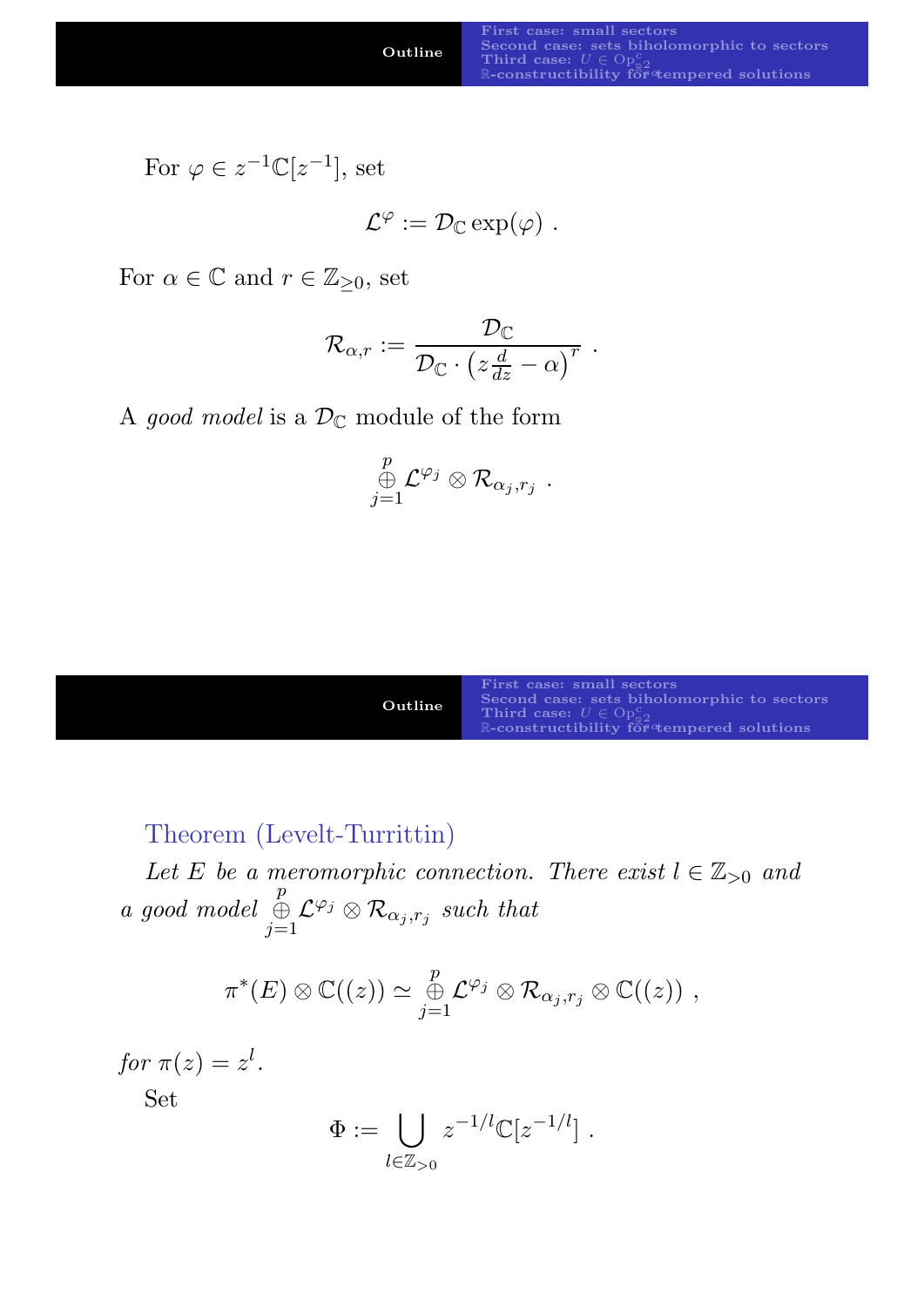Let  $\gamma$  be the *formal monodromy*. i.e. given  $\varphi \in \Phi$ ,  $(\gamma \varphi)(z) = \varphi(e^{2i\pi}z)$ .

#### Definition

Define the category  $Gr_1$  as follows. The objects of  $Gr_1$  are triples  $(V, \{V_{\varphi}\}_{\varphi \in \Phi}, \gamma_V)$  where

- 1. V is a finite dimensional C-vector space,
- 2.  $\{V_{\varphi}\}_{\varphi \in \Phi}$ ,  $V_{\varphi} \subset V$  satisfy  $V = \bigoplus V_{\varphi}$ ,
- 3.  $\gamma_V \in \text{Aut}_{\mathbb{C}}(V)$  such that  $\gamma_V(V_\varphi) = V_{\gamma\varphi}$ .

Theorem (Levelt-Turrittin)

The category of formal meromorphic connections is equivalent to  $Gr_1$ .



For E a meromorphic connection, let  $\kappa(E)$  be the Katz invariant of E.

For 
$$
E \simeq \bigoplus_{j=1}^p \mathcal{L}^{\varphi_j} \otimes \mathcal{R}_{\alpha_j,r_j}
$$
 a good model,  

$$
\kappa(E) = \max_{j=1,\dots,p} \{ \deg \varphi_j \} .
$$

Denote by  $\widehat{MC}_k$  the abelian category of formal meromorphic connections with Katz invariant strictly smaller than  $k$ .

For  $k \in \mathbb{Z}_{>0}$ , set

$$
\begin{array}{rcl} \mathcal{S}^t(E) & := & \mathcal{H}om_{\varrho_!\mathcal{D}_X}\big(\varrho_!\!\!\!E, \mathcal{O}^t_{X_{sa}}\big) \ , \\ \mathcal{S}^t_k(E) & := & \mathcal{S}^t(E\otimes \mathcal{L}^{1/z^k}) \ . \end{array}
$$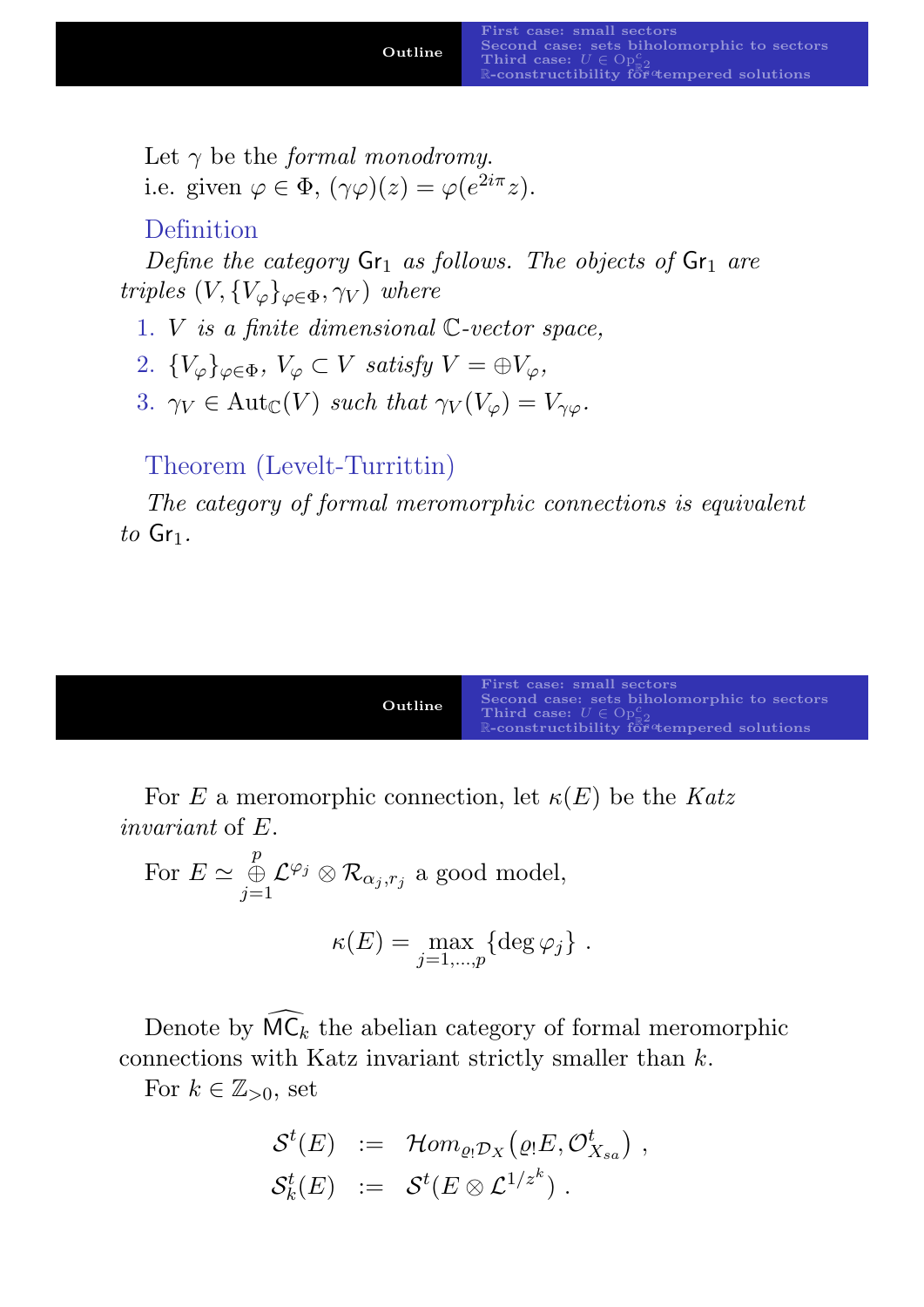Theorem

1. For  $j = 1, 2$ , let  $\varphi_j \in z^{-1} \mathbb{C}[z^{-1}], \alpha_j \in \mathbb{C}, r_j \in \mathbb{Z}_{\geq 0}$ . Then  $\text{Hom}_{\mathbb{C}_{sa}}\big(\mathcal{S}^{t}(\mathcal{L}^{\varphi_1}\otimes\mathcal{R}_{\alpha_1,r_1}),\mathcal{S}^{t}(\mathcal{L}^{\varphi_2}\otimes\mathcal{R}_{\alpha_2,r_2})\big)=$ =  $\int 0$  if for any  $\lambda > 0$   $\varphi_1 \neq \lambda \varphi_2$  $\text{Hom}(\mathcal{R}_{\alpha_1,r_1},\mathcal{R}_{\alpha_2,r_2})$  otherwise . 2. The functor  $\mathcal{S}_k^t$  $k_t^t : \widehat{\mathsf{MC}}_k \longrightarrow \mathrm{Mod}(\mathbb{C}_{\mathbb{C}_{sa}})$  is fully faithful.

| Outline | First case: small sectors<br>Second case: sets biholomorphic to sectors<br>Third case: $U \in \text{Op}^c_{\pi^0}$<br>R-constructibility for tempered solutions |
|---------|-----------------------------------------------------------------------------------------------------------------------------------------------------------------|
|---------|-----------------------------------------------------------------------------------------------------------------------------------------------------------------|

#### Theorem (Hukuhara-Turrittin)

On sufficiently small open sectors S, the holomorphic [solutions of](#page-0-0) E are C[-linear combinations o](#page-11-0)f

$$
h_{j,k}(z) \exp(\varphi_j) \qquad (j=1,\ldots,p; k=1,\ldots,r_j) ,
$$

for  $\varphi_j \in \Phi$  and  $h_{j,k}$  satisfying  $h_{j,k}, h_{j,k}^{-1} \in \mathcal{O}^t(S)$ .

For  $\varphi \in \Phi$ , set

 $Fr(\varphi) := \{ d \in \mathbb{R}; \ \exp(\varphi(re^{id})) \text{ is maximally decreasing } \}.$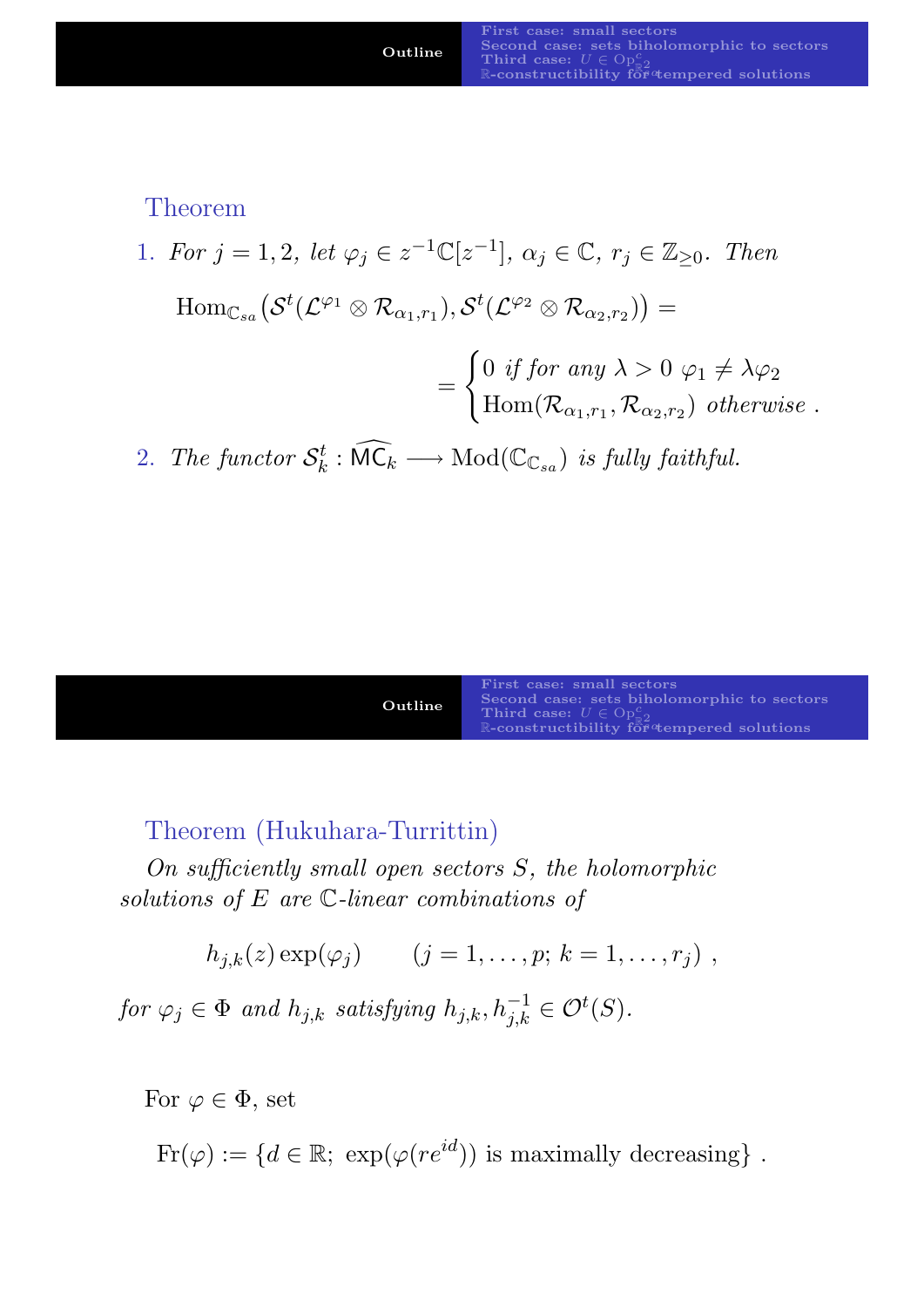#### Definition

Define the category  $Gr_2$  as follows. The objects of  $Gr_2$  are tuples  $(V, \{V_{\varphi}\}_{\varphi \in \Phi}, \gamma_V, \{St_{V,d}\}_{d \in \mathbb{R}})$  where

- 1.  $(V, \{V_{\varphi}\}_{\varphi \in \Phi}, \gamma_V)$  is in  $\mathsf{Gr}_1$ ,
- 2. for any  $d \in \mathbb{R}$ ,  $St_{V,d} \in \text{Aut}(V)$  is equal to

$$
id + \sum_{\varphi_1, \varphi_2, d \in Fr(\varphi_2 - \varphi_1)} N_{\varphi_2, \varphi_1}
$$

for  $N_{\varphi_2,\varphi_1}: V \xrightarrow{pr_2} V_{\varphi_2} \longrightarrow V_{\varphi_1} \longrightarrow V.$ 3.  $\gamma_V^{-1}$  $V_V^{-1}St_{V,d}\gamma_V=St_{V,d+2\pi}.$ 

#### Theorem (van der Put)

The category of meromorphic connections is equivalent to  $\mathsf{Gr}_2$ .

| Outline | <b>First case: small sectors</b><br>Second case: sets biholomorphic to sectors<br>Third case: $U \in \text{Op}^c_{\pi^0}$<br>R-constructibility for tempered solutions |
|---------|------------------------------------------------------------------------------------------------------------------------------------------------------------------------|
|---------|------------------------------------------------------------------------------------------------------------------------------------------------------------------------|

Let  $E$  be a meromorphic connection.

Let  $(V, \{V_{\varphi}\}_{\varphi \in \Phi}, \gamma_V, \{St_{V,d}\}_{d \in \mathbb{R}})$  be the associated object of  $Gr<sub>2</sub>$ .

If  $V_{\varphi} \neq 0$ , then  $\varphi$  is said a *[determinant](#page-10-0) polynomial* of E.

[Topological](#page-0-0) [monodromy,](#page-12-0)[formal](#page-12-0)[monodr](#page-12-0)omy and Stokes matrices are related as follows,  $\gamma_M = \gamma_V \cdot St_{V,d_1} \cdot \ldots \cdot St_{V,d_m}$ .

#### Theorem

Let  $E_1, E_2$  be meromorphic connections with Katz invariant strictly smaller than k. The following two conditions are equivalent.

- 1.  $S_k^t$  $k^t(E_1) \simeq \mathcal{S}_k^t(E_2).$
- 2.  $E_1$  and  $E_2$  have the same determinant polynomials and conjugate topological monodromies.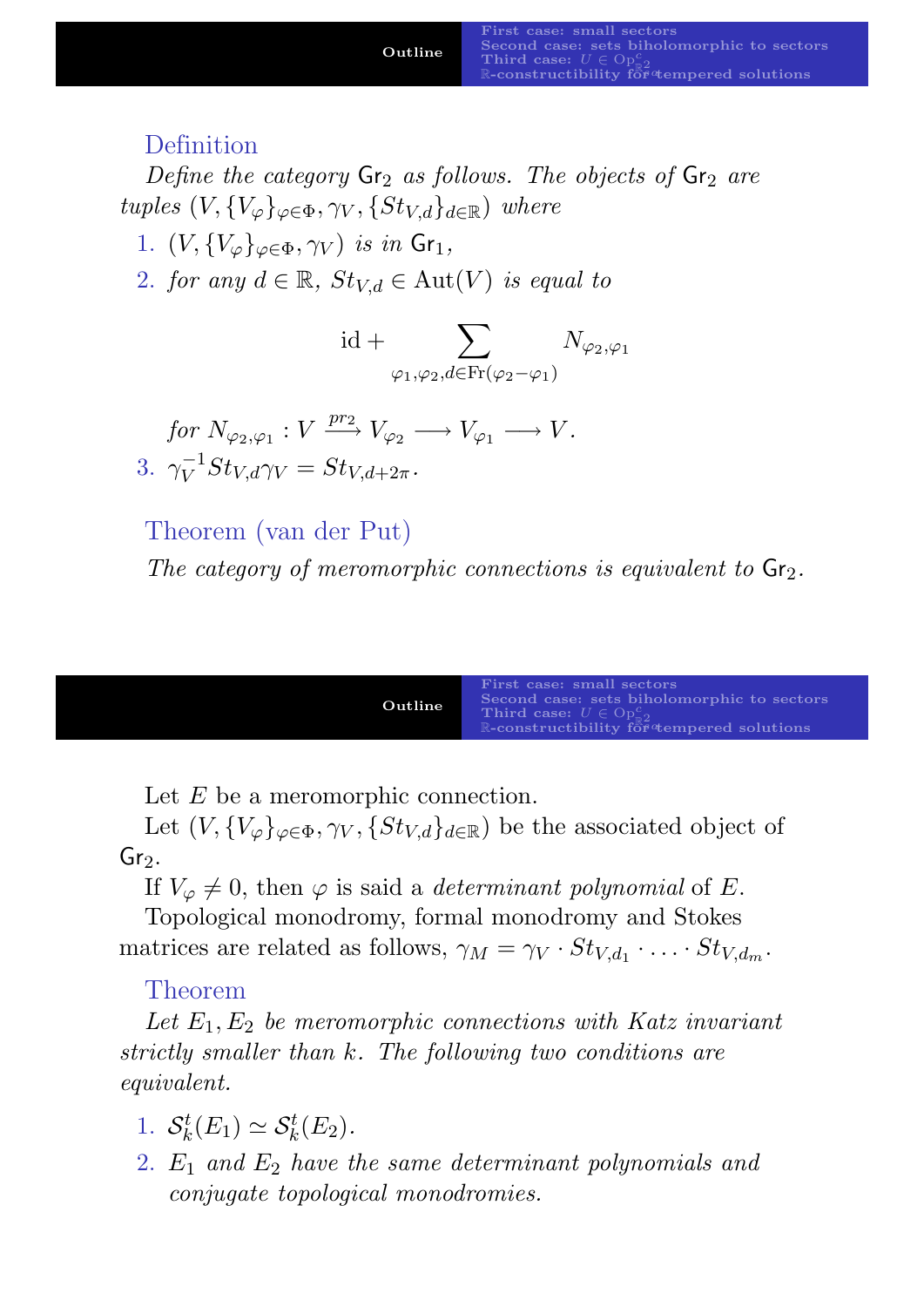# Existence Theorem for tempered solutions and R-constructibility on  $X_{sa}$



Using subanalytic geometry and classical existence theorems for functional spaces with growth conditions on sufficiently small open sectors, we proved the following results.

#### [Proposition](#page-0-0)

Let  $X \subset \mathbb{C}$  be a open neighbourhood of 0, P a linear ordinary differential operator on  $X$ . Let  $U$  be a relatively compact subanalytic open subset of X.

There exists an open neighbourhood W of 0 and an open covering  $\{U_i\}_{i\in J}$  of  $U \cap W$  such that, for any  $j \in J$ ,

$$
\mathcal{O}^t(U_j) \stackrel{P(\cdot)}{\longrightarrow} \mathcal{O}^t(U_j) ,
$$

is an epimorphism.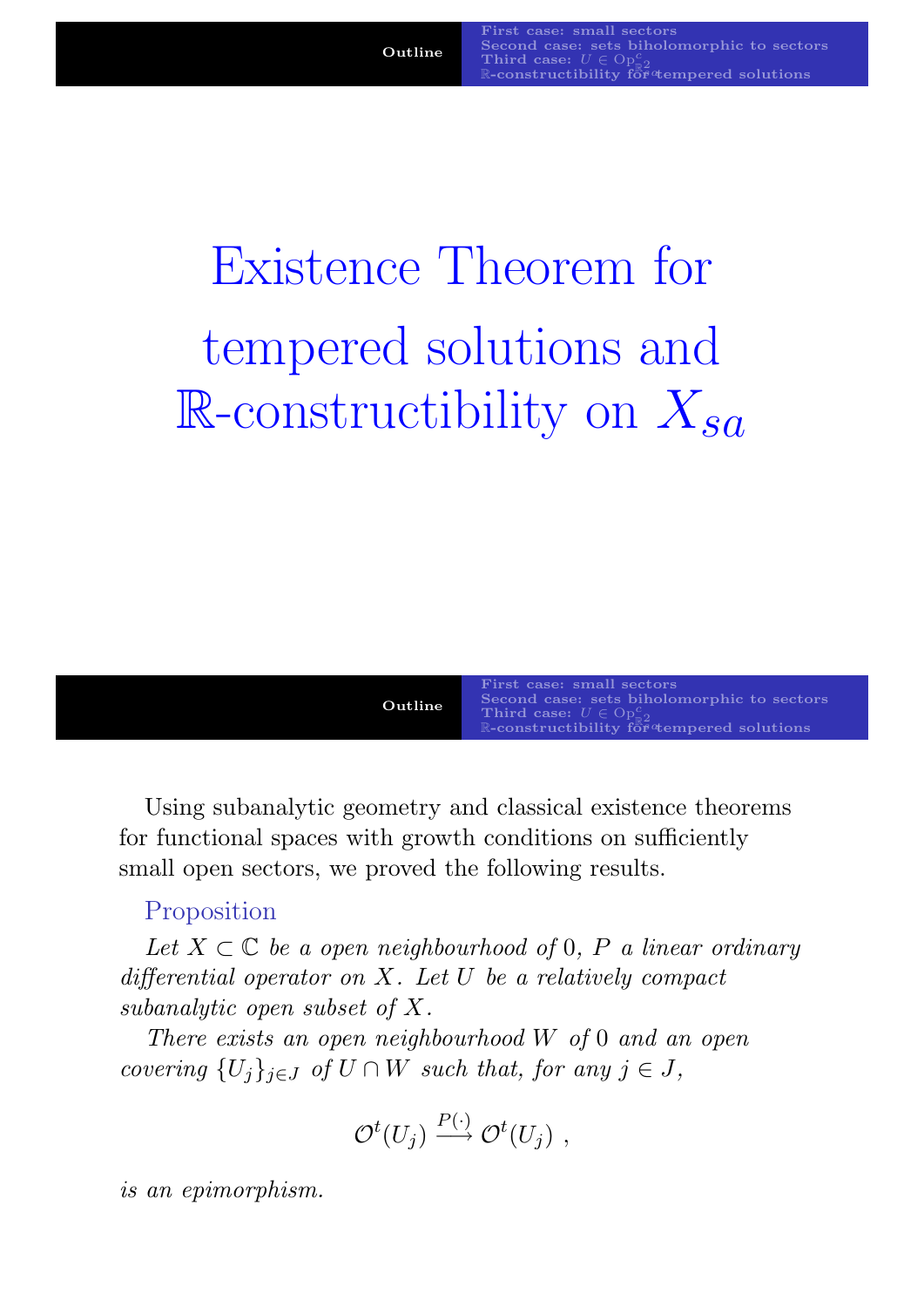We prove the Theorem in three steps.

- 1. First we prove the result in the case where  $U$  is an open sector of sufficiently small amplitude.
- 2. Second we prove the result in the case where  $U$  is biholomorphic to an open sector.
- 3. Third we prove the generic case  $U \in \text{Op}^c_{\mathbb{R}^2_{sa}}$ .

| Outline | First case: small sectors<br>Second case: sets biholomorphic to sectors<br>Third case: $U \in \text{Op}_{\text{eq}}^c$<br>R-constructibility for tempered solutions |
|---------|---------------------------------------------------------------------------------------------------------------------------------------------------------------------|
|---------|---------------------------------------------------------------------------------------------------------------------------------------------------------------------|

For sake of simplicity, we will suppose that

$$
P = z^N \frac{d}{dz} + h(z) ,
$$

for  $h \in \mathcal{O}(X)$  and  $N \in \mathbb{N}$ .

By Hukuhara-Turrittin's Theorem, the holomorphic solutions of  $P$  on a sufficiently small sector  $S$  are multiples of  $h(z) \exp(\varphi(z))$ , for  $\varphi \in z^{-1} \mathbb{C}[z^{-1}]$  and h invertible such that h and  $\frac{1}{h}$  are tempered on S.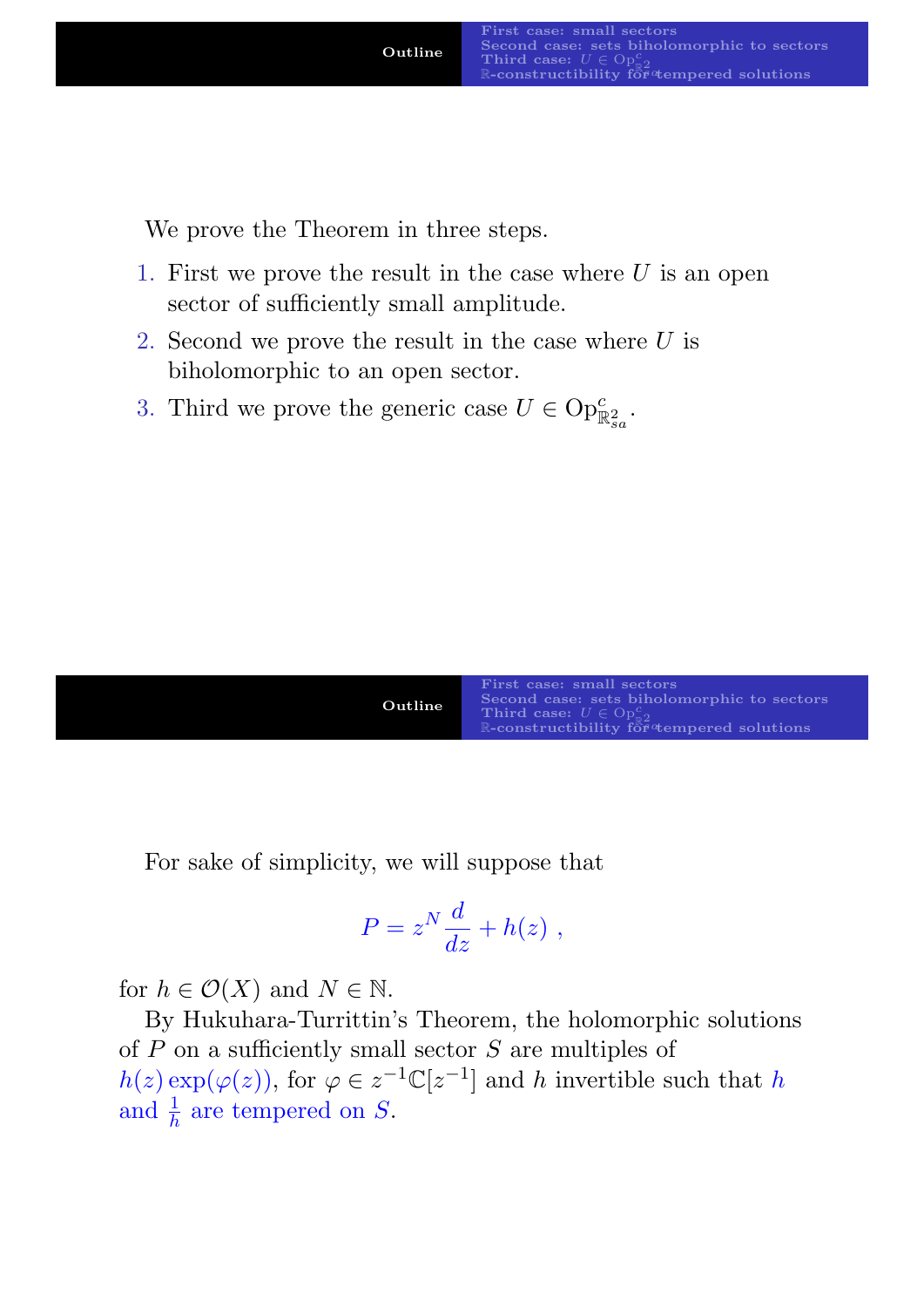Given  $g \in \mathcal{O}^t(U)$ ,  $P v = g$  has holomorphic solution

$$
I(g)(z) = f(z) \exp(\varphi(z)) \int_{\Gamma} \exp(-\varphi(\zeta)) \frac{g(\zeta)}{\zeta^N f(\zeta)} d\zeta \ \in \ \mathcal{O}(U) \ .
$$

Is  $I(q)$  tempered on U?

Theorem (Honda-Malgrange-Hukuhara ...)

If S is an open sector of amplitude sufficiently small then  $I(g) \in \mathcal{O}^t(S)$ .

Technique: find good path of integration. They depends highly on  $\varphi$ .

Remark: the nice boundary of a sector S allows easy estimates of the distance from the boundary. It is hard to generalize the procedure to an arbitrary open subanalytic set.



[The Theorem](#page-0-0) [is true supposing addition](#page-12-0)ally that

- 1. U is an open sector of sufficiently small amplitude.  $\checkmark$
- 2. U is biholomorphic to an open sector.
- <span id="page-10-0"></span>3.  $U \in \text{Op}^c_{\mathbb{R}^2_{sa}}$ .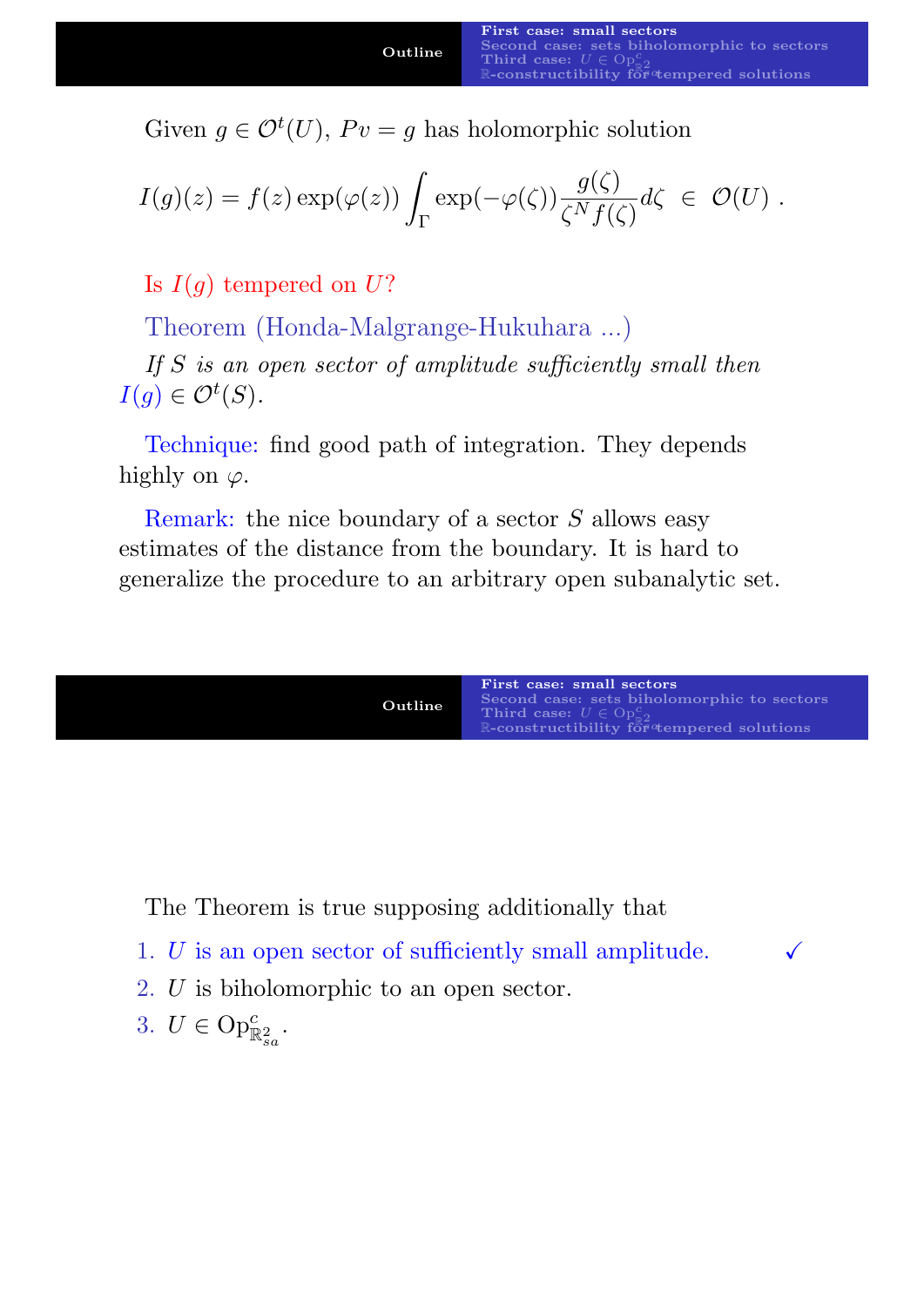Theorem (1)

Let  $U \in \text{Op}^c_{\mathbb{R}^2_{sa}}, f \in \mathcal{O}(\overline{U}),$  injective on  $\overline{U}, h \in \mathcal{O}(\varphi(U)).$ Then  $h \in \mathcal{O}^t(f(U))$  if and only if  $h \circ f \in \mathcal{O}^t(U)$ .

Idea:

- 1. consider S an open sector of sufficiently small amplitude and  $f: S \longrightarrow T$  a biholomorphism injective up to the boundary of S.
- 2. Consider  $g \in \mathcal{O}^t(T)$  and  $I(g) \in \mathcal{O}(T)$ , the holomorphic solution of  $P v = g$ .
- 3. Consider  $I(g) \circ f \in \mathcal{O}(S)$  and check that it is tempered on S with the case of small sectors.
- 4. Use Theorem (1) to obtain that  $I(g)$  is tempered on T.

| First case: small sectors<br>Second case: sets biholomorphic to sectors<br>Third case: $U \in \text{Op}_{\text{ad}}^c$<br>$\mathbb R$ -constructibility for $\alpha$ tempered solutions |
|-----------------------------------------------------------------------------------------------------------------------------------------------------------------------------------------|
|                                                                                                                                                                                         |

- 1. U is an op[en sector of sufficiently sma](#page-14-0)ll amplitude.  $\checkmark$
- 2. U is biholomorphic to an open sector.  $\checkmark$
- <span id="page-11-0"></span>3.  $U \in \text{Op}^c_{\mathbb{R}^2_{sa}}$ .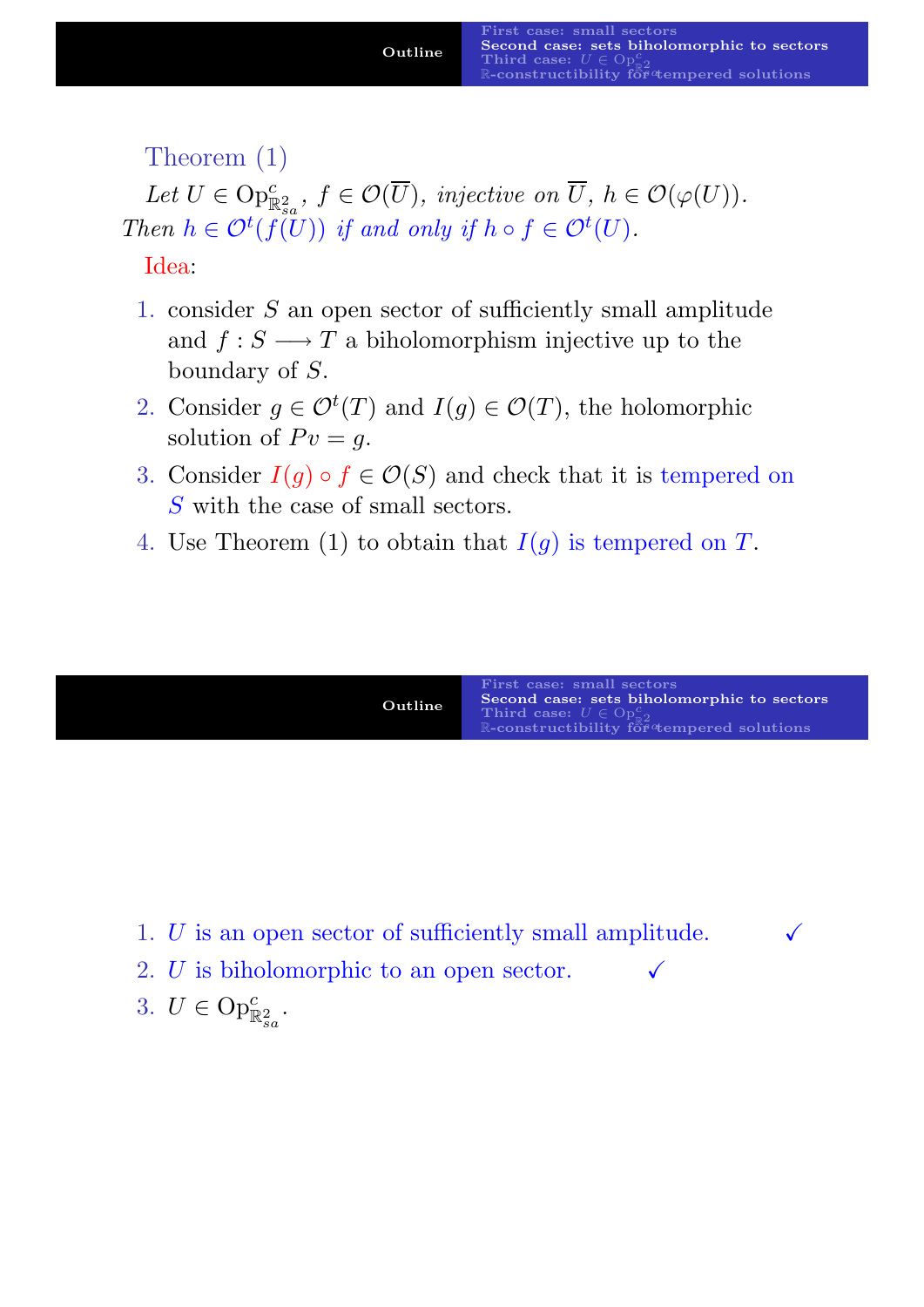Theorem Let  $U \in \text{Op}^c_{\mathbb{R}^2_{sa}}$ . Locally

$$
U = \bigcup_{j=1}^d (f_{j,1}(S_{j,1}) \cap f_{j,2}(S_{j,2})) .
$$

Where  $f_{j,k}$  is a biholomorphism on  $\overline{S}_{j,k}$ , for  $S_{j,k}$  an open sector.

Lemma Let  $U, V \in \text{Op}^c_{\mathbb{R}^2_{sa}}$ . The following sequence is exact

$$
0 \longrightarrow \mathcal{O}^t(U \cup V) \longrightarrow \mathcal{O}^t(U) \oplus \mathcal{O}^t(V) \longrightarrow \mathcal{O}^t(U \cap V) \longrightarrow 0.
$$

 $\checkmark$  the Theorem is proved.

<span id="page-12-0"></span>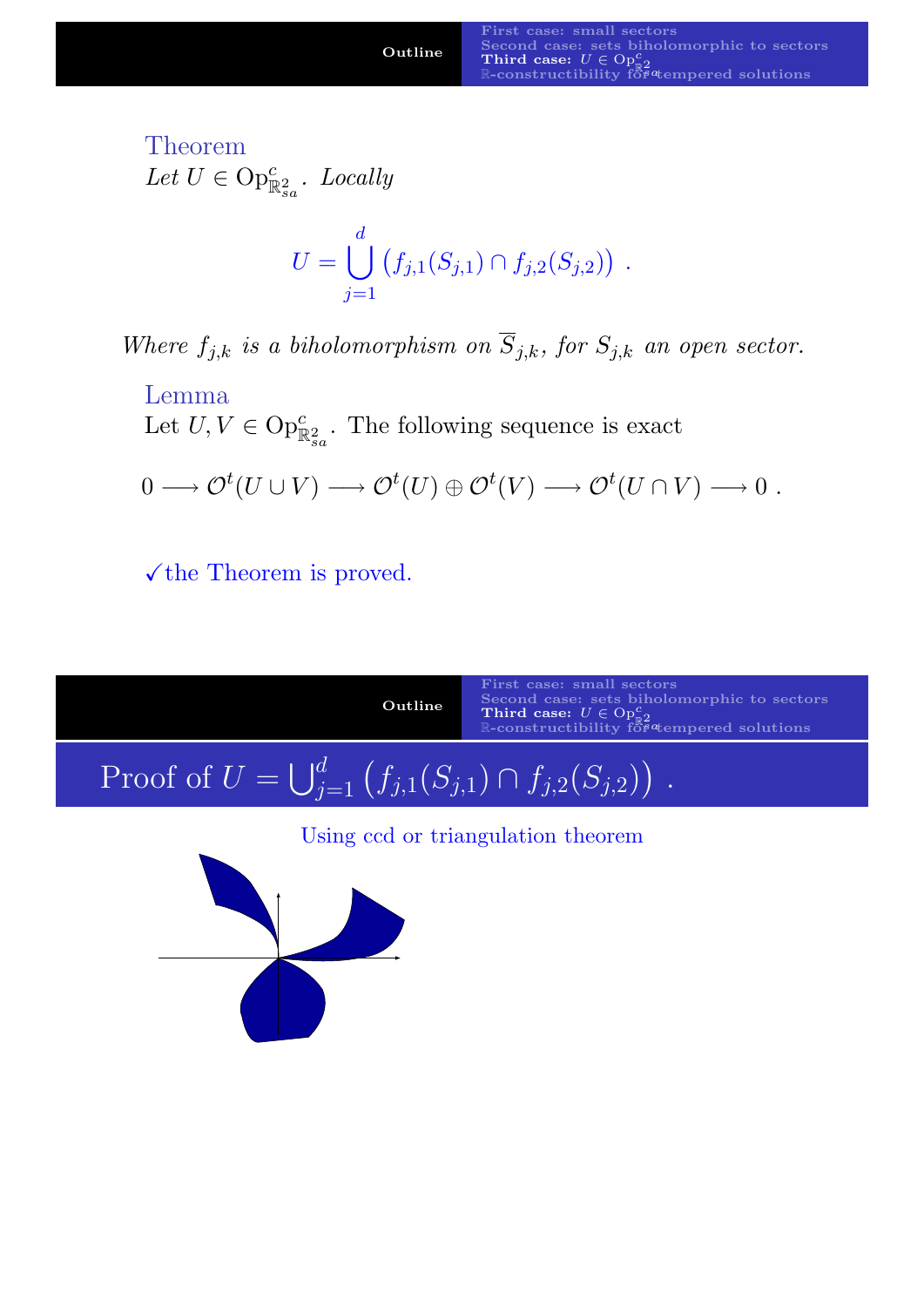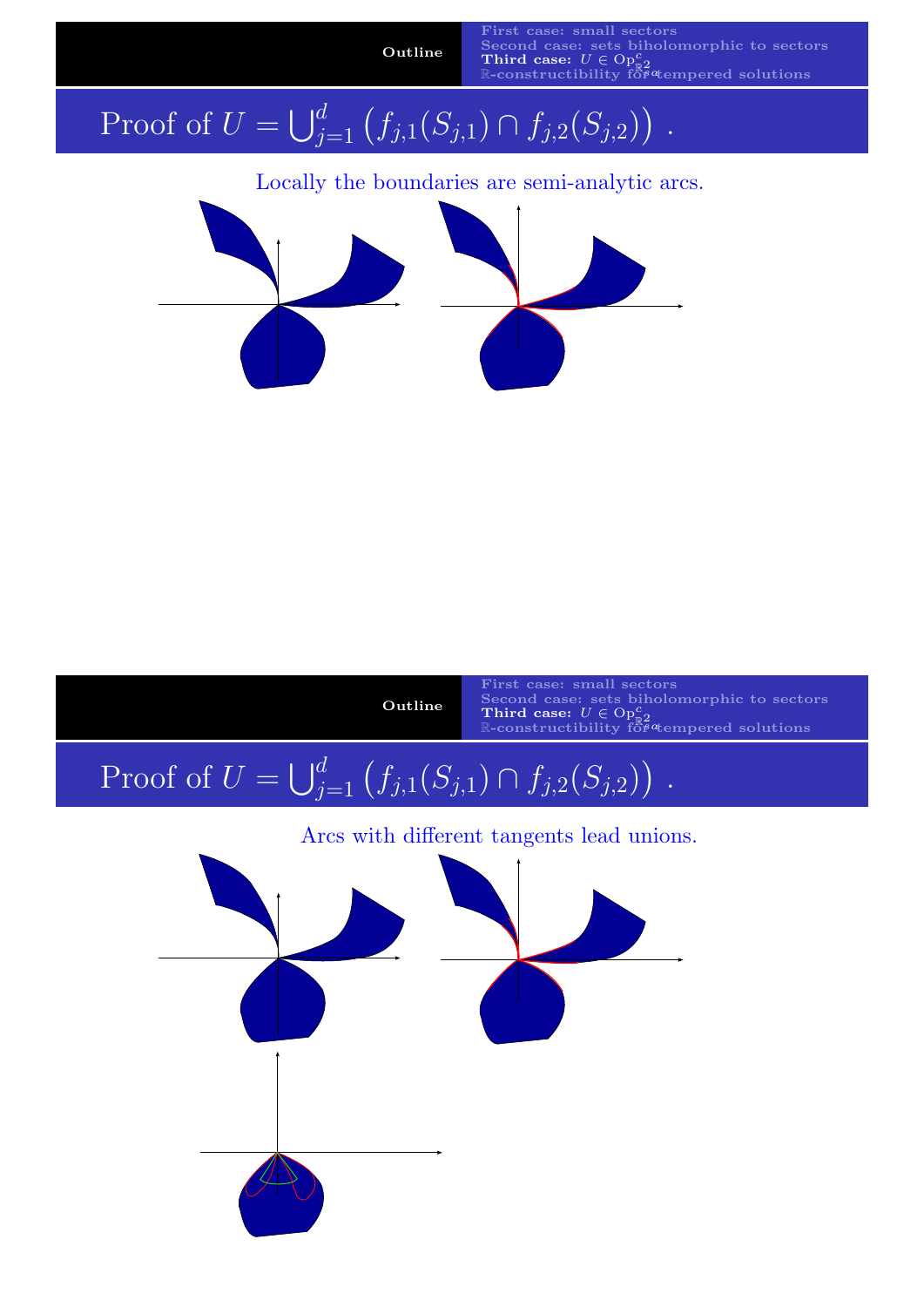

#### Theorem

Let X [be a c](#page-0-0)[omplex](#page-10-0)[curve,](#page-10-0) M a holonomic  $\mathcal{D}_X$ -module. Then

$$
H^1\Big(\text{Sol}^t\big(\mathcal{M}\big)\Big)\longrightarrow H^1\Big(\text{Sol}\big(\mathcal{M}\big)\Big)
$$

is an isomorphism.

#### Theorem

<span id="page-14-0"></span>Let  $\mathcal{M} \in D_h^b(\mathcal{D}_X)$ . Then  $R\mathcal{H}om_{\varrho_!\mathcal{D}_X}(\varrho_!\mathcal{M}, \mathcal{O}_{X_{sa}}^t)$  is  $\mathbb{R}$ -constructible on  $X_{sa}$ .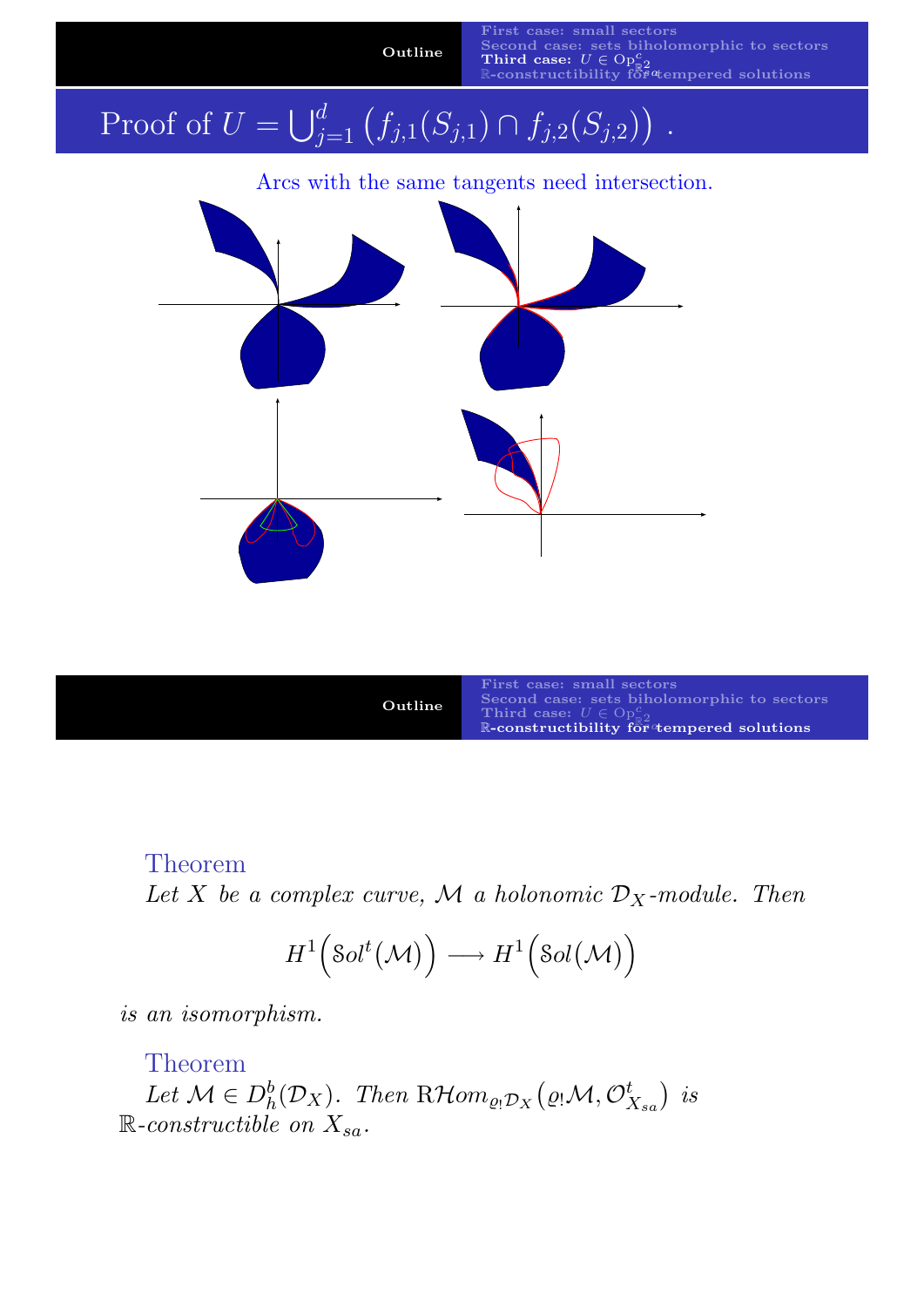## Peculiarities of  $X_{sa}$  and  $\mathcal{O}_Z^t$  $X_{sa}$

| Outline. | First case: small sectors<br>Second case: sets biholomorphic to sectors              |
|----------|--------------------------------------------------------------------------------------|
|          | Third case: $U \in \text{Op}^c_{\pi^0}$<br>R-constructibility for tempered solutions |

.

Let us recall the definition of the sheaf  $\mathcal{A}^{\leq 0}$  on  $S^1 \times \mathbb{R}_{\geq 0}$ . On  $S^1 \times \mathbb{R}_{>0}$ ,  $\mathcal{A}^{\leq 0}$  is the sheaf of holomorphic functions. For  $\vartheta \in S^1$ ,

$$
\mathcal{A}_{(\vartheta,0)}^{\leq 0} \ := \ \bigg\{ f \in \mathcal{O}(S); \ S \text{ an open sector containing } \vartheta \bigg\}
$$

there exist  $C, N > 0$  such that  $|f(z)| \leq \frac{C}{1+1}$  $|z|^N$  $\mathcal{L}$ 

**Example:** let  $\varphi \in z^{-1} \mathbb{C} [z^{-1}],$ 

$$
\varphi(z) = \frac{\varrho e^{i\tau}}{z^n} + \sum_{j=1}^{n-1} \frac{a_j}{z^j}
$$
  $(\varrho > 0, \tau \in \mathbb{R})$ .

Then

$$
\exp(\varphi) \in \mathcal{A}_{(\vartheta,0)}^{\leq 0} \quad \Longleftrightarrow \quad \cos(\tau - n\vartheta) < 0 \; .
$$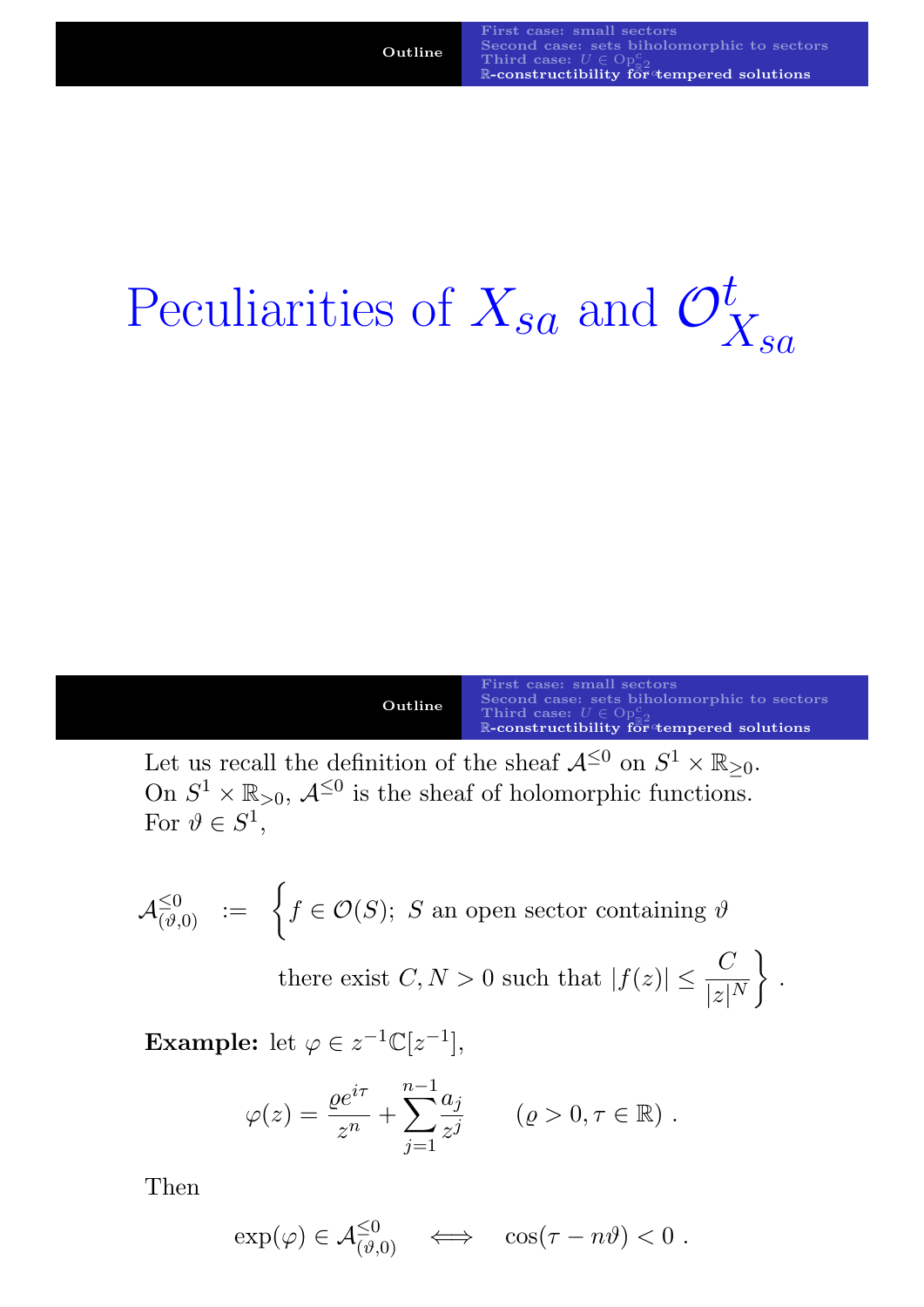case: small sectors Second case: sets biholomorphic to sectors<br>  $\mathbb{T}^{\text{hit}}$  case:  $U \in \text{Op}^c_{\mathbb{R}^2}$ R-constructibility for tempered solutions

#### Lemma

Let  $\varphi \in z^{-1} \mathbb{C}[z^{-1}]$ . Then

 $\exp(\varphi) \in \mathcal{O}^t(U) \iff \exists A > 0 \text{ such that } \forall z \in U, \text{ Re } \varphi(z) < A.$ 

In particular  $\varphi \in z^{-1} \mathbb{C}[z^{-1}]$  determines an increasing family of open sets, for  $A > 0$ ,

 $U_{\varphi,A} := \{ z \in \mathbb{C}^\times; \; \text{Re}\varphi(z) < A \},\;$ 

satisfying

 $\exp(\varphi) \in \mathcal{O}^t(U) \iff \exists A > 0 \text{ such that } U \subset U_{\varphi,A}.$ 

Lemma

$$
\mathcal{S}^t(\mathcal{L}^{\varphi}) \simeq \lim_{A>0} \mathbb{C}_{U_{\varphi,A}} \; .
$$

| Outline | First case: small sectors<br>Second case: sets biholomorphic to sectors<br>Third case: $U \in \text{Op}^c_{\text{eq}}$<br>R-constructibility for tempered solutions |
|---------|---------------------------------------------------------------------------------------------------------------------------------------------------------------------|
|---------|---------------------------------------------------------------------------------------------------------------------------------------------------------------------|